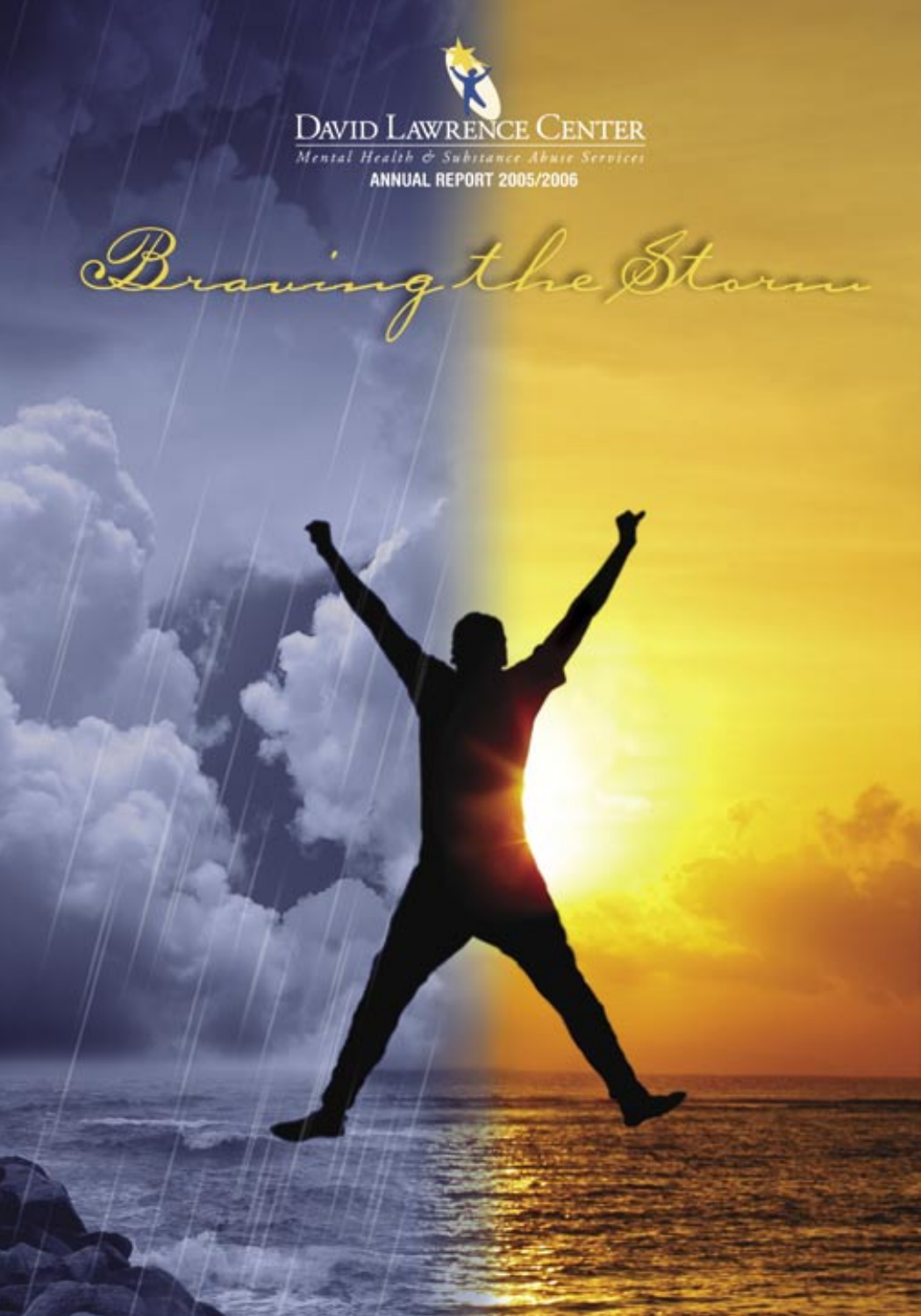Turbulent emotions, intense pressure, destructive behavior and an unstable environment can contribute to the widespread devastation that mental illness and substance abuse disorders have on individuals, families and communities. Braving the storm within ourselves takes courage, understanding and ongoing support. But recovery from the aftermath of a personal crisis is possible. David Lawrence Center's compassionate, solution-focused treatment is a strong force that has navigated thousands of Southwest Floridians safely through the vicious storms that life blows in our direction. In this annual report, we show how David Lawrence Center and our clients have weathered the storms of the past year.

Braning

| DLC Executive Letter3                                                                |  |
|--------------------------------------------------------------------------------------|--|
|                                                                                      |  |
|                                                                                      |  |
| Client Story - Adults with Persistent Mental Illness 8                               |  |
|                                                                                      |  |
|                                                                                      |  |
| $Map of Locations \ldots \ldots \ldots \ldots \ldots \ldots \ldots \ldots \ldots 18$ |  |

## **About David Lawrence Center**

The David Lawrence Center (DLC), established in 1968, is a local, not-for-profit,  $501$  (c)(3) organization that focuses on restoring and rebuilding lives by providing compassionate, highly skilled, affordable mental health and substance abuse services that are available to all. The Center is governed by a volunteer Board of Directors.

#### *Board of Directors David Lawrence Center*

David C. Schimmel Shaun Kelly, CPA *Chief Executive Officer President* 

Howard Crown, Esq. Richard Rice John Gast, Esq. Jon Staiger, Ph.D. James Hampton, M.D. Gail Webster

Jackie Bennett Linda Pezeshkan, CPA Mary Beth Forrester, Esq. Edward Sheridan, Ph.D.

#### *Accreditations*

DLC is accredited by the Joint Commission of Accreditation of Healthcare Organizations.

#### *Programs & Services – 50 Total*

Access & Urgent Care Services – 5 Acute Care Services – 4 Community Services – 9 Substance Abuse & Satellite Services – 21 Outpatient & Medical Services – 9 Residential Services – 2

#### *Employees – 329 Total*

Medical Staff - 47 Clinical Staff - 169 Clinical Support Staff - 32 Administrative Staff - 81

#### *Licensed Beds – 68 Total*

Acute Care Beds - 32 (14 adult crisis, 6 children's crisis and 12 adult detoxification beds) Residential Beds - 36 (16 adult substance abuse and 20 children's psychiatric inpatient beds)

#### *Funding*

DLC is funded in part by Collier County, the State of Florida Department of Children and Families, the Department of Juvenile Justice and the fundraising efforts of David Lawrence Foundation.

## **About David Lawrence Foundation**

The David Lawrence Foundation (DLF), is a separate, not-for-profit, 501 (c)(3) organization that was established in 1976 to generate philanthropic support for the Center's mission, operations and growth. The Foundation is governed by a volunteer Board of Trustees.

#### *Board of Trustees*

*David Lawrence Foundation*

Carol Shaw Lisa Merritt *Executive Director Chairperson*

Beth Shaw Adelman William Jensen James Burkett Charles Krause, M.D. Clay W. Cone Dick Lynch, Esq. Charles Denny Carol Ann May Elynor Flegel Dick Munro Howard Hammond Mollie Ottina, Ed.D. Donna Hajtun Elizabeth Star John Henry Robin Stranahan 1 William Hobgood, Esq. Jaynie Whitcomb 2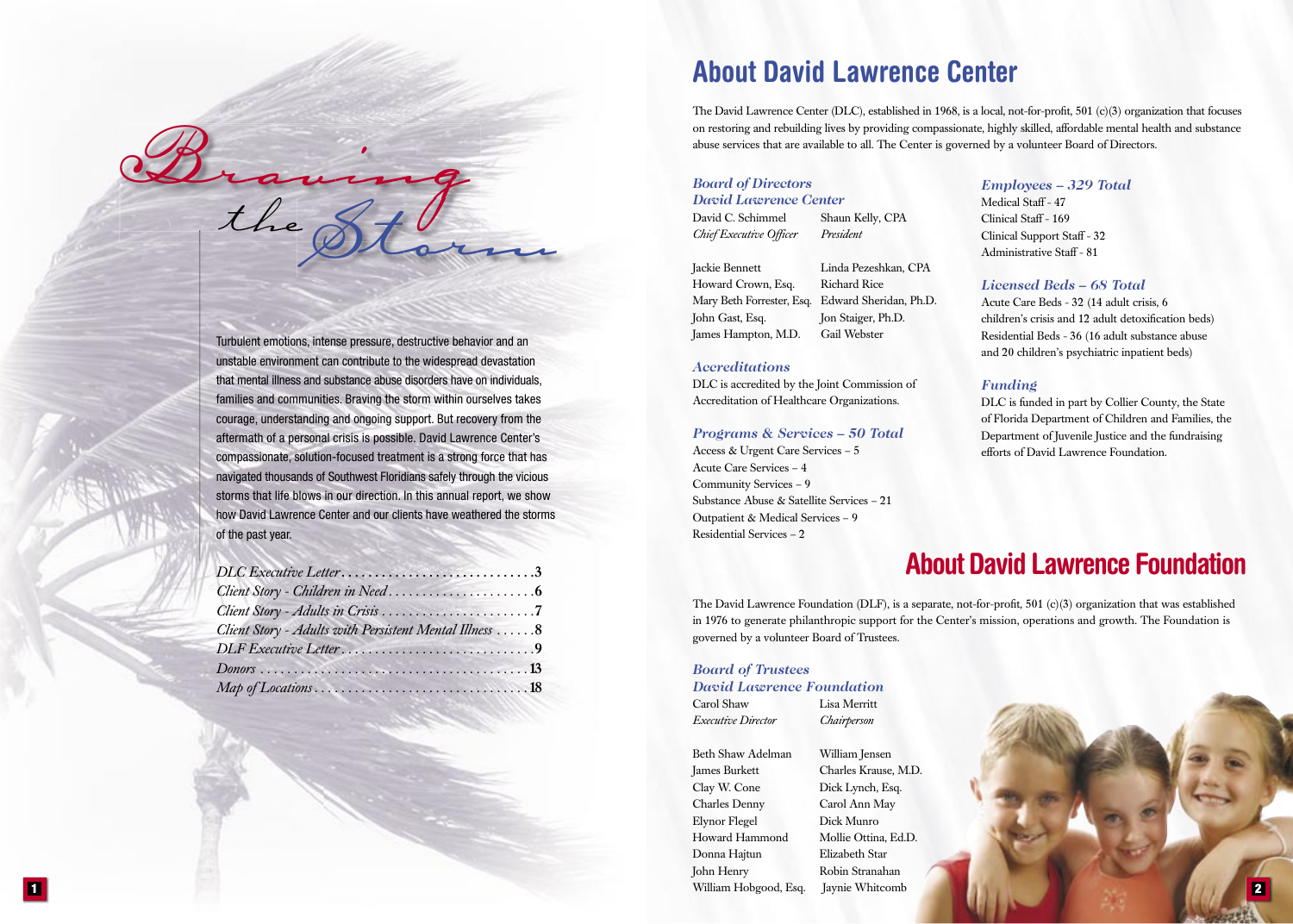## **David Lawrence Center Surviving a Stormy Outlook**

Managing a not-for-profit, community mental health and substance abuse treatment center that must cope with increasing demand in a financially turbulent and constraining environment can pose many challenges - some at times that seem insurmountable. But with generous fundraising, careful planning, staff ingenuity and a lot of hard work, this fiscal year the Center improved our service delivery system, maximized efficiencies and remained true to our mission of restoring and rebuilding lives. Even when the financial outlook was stormy and unstable, we remained focused on meeting our strategic directives and improving the lives of thousands who turn to us for help. Just like the three clients who bravely share their story of survival in this annual report, we met our challenges head on and made progress in each directive as outlined here.



| <b>Client Demographics</b>                                                                                                                   |
|----------------------------------------------------------------------------------------------------------------------------------------------|
| <b>AGE</b><br><b>CHILDREN / YOUTHS 27%</b>                                                                                                   |
| <b>ETHNICITY</b><br>HISPANIC 26%                                                                                                             |
| <b>HOUSEHOLD INCOME</b><br>UNDER \$10,500 49%<br>$$10,500 - $30,000 \ldots \ldots \ldots \ldots \ldots 29\%$<br>$$30,000 - $50,000     13\%$ |

- *Meet the Needs of our Community.* This year, we saw alarming increases in the number of clients accessing Emergency & Medical Services. To meet this demand, the Center developed a more responsive assessment service system by providing direct to physician care and further refining our Urgent Care model insuring that anyone in the community can be seen within a matter of hours. We also enhanced the Juvenile Assessment Center to include free assessments and drug screens to the community. We expanded the hours of operation and are now providing outreach and brief treatment services to the Collier County Alternative School System.
- *Manage Resources Effectively.* Staff spent the greater part of the year and countless, exhausting hours implementing our new electronic medical record and data management system. This process was a significant undertaking. As staff were being trained and learning the new system, it initially impacted productivity, but we are now poised to produce services with the least amount of administrative overhead and the highest efficiency possible.

Despite a large budget surplus in Florida, this legislative session we saw disappointing reductions in governmental sources of revenue and significant changes in Medicaid reimbursement leaving our State ranked 48th in appropriate funding for mental health and substance abuse services. As a result, in the best interest of efficiency and quality clinical leadership, the Center reengineered services and realigned our management structure.

- *Recruit & Retain Qualified Employees.* Workforce issues continue to be a significant problem to overcome as they are for any business in Collier County. With a national nursing shortage, low local unemployment rates and a rising cost of living, the Center is working hard to meet the challenges of recruiting, retaining and facilitating the development of our employees. In an effort to remain competitive and fill critical positions, we were forced to increase sign on bonuses for nurses, adjust salary ranges, increase salary minimums and enhance our employee referral program at a significant impact to the bottom line.
- *Manage Facility Expansion Needs.* The road construction adjacent to our Golden Gate Parkway campus has been distressing for our clients, visitors and employees for several years, but we anticipate that the new I-75 Interchange will be a huge asset for local citizens alleviating traffic and improving access to our services. We spent much of the year negotiating with the Florida Department of Transportation on a fair price for the significant impact the land taking has had on our ability to further develop this property.

Albeit slow, we have made some headway working with the County, engineers and architects on the revisions and land preparation for the critical expansion of our Crisis Stabilization Unit. This program has operated well over capacity for the majority of the year and our staff and clients look forward to the completion of this phase of our master site development plans.

It is through the thousands of remarkable stories of survival, change and recovery that we find the determination and perseverance to help our clients continue to achieve success and happiness. We look forward to working together with each of you to face our challenges, seek out opportunities and continue to meet the demand for quality, compassionate and affordable mental health and substance services in our community.

I.C. Columny

David C. Schimmel, CEO David Lawrence Center

Show is Hely Shaun Kelly, CPA, President

Board of Directors David Lawrence Center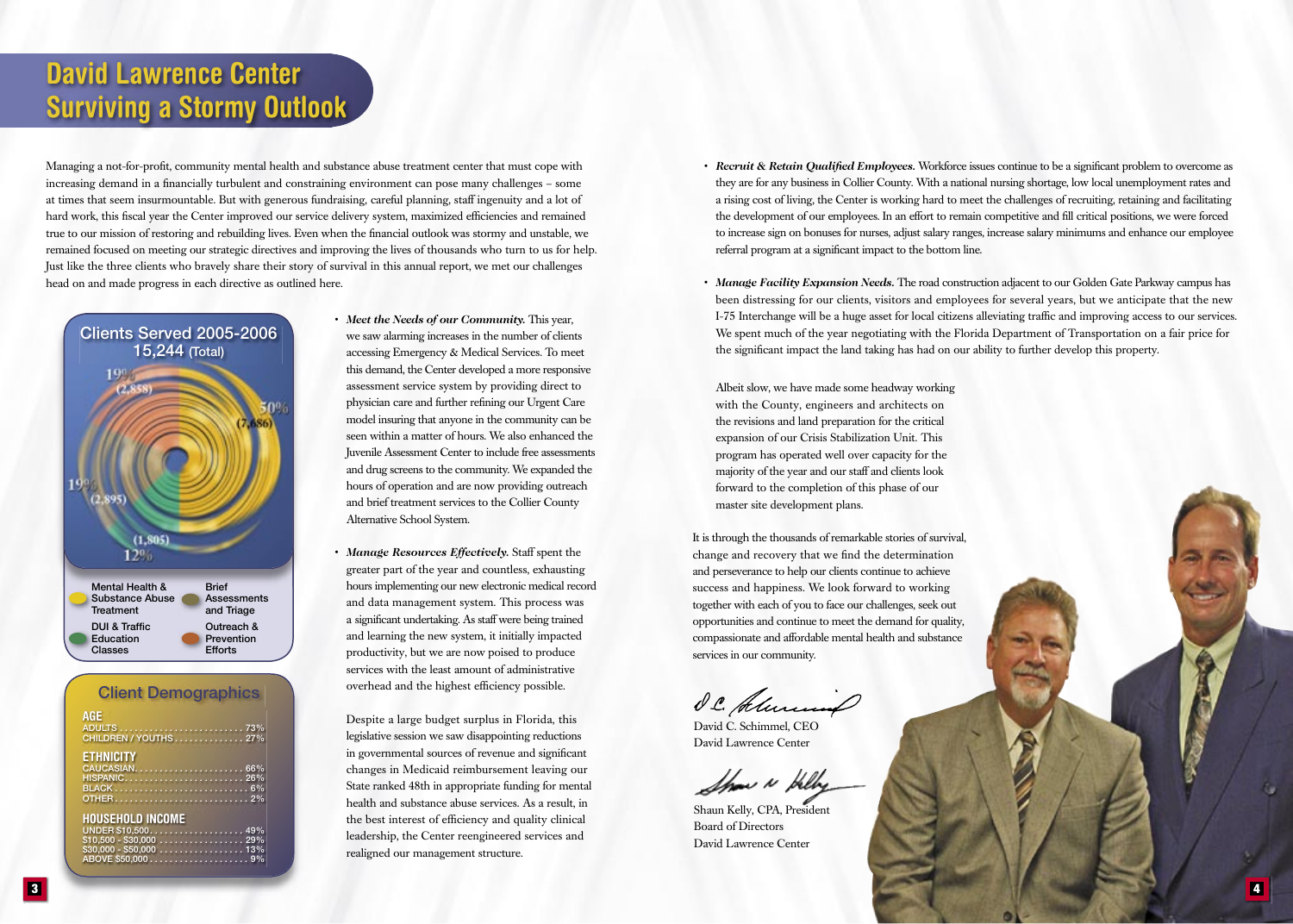## **David Lawrence Center Financial Data For Fiscal Year 2005/2006 The Calm After the Storm**

**Balance Sheet**

Total Assets. . . . . . . . . . . . . . . . . . . . . . . . .\$4,956,000 Total Liabilities. . . . . . . . . . . . . . . . . . . . . . . \$839,000 Total Fund Balance . . . . . . . . . . . . . . . . . . \$4,117,000 Total Liabilities & Fund Balance ...... \$4,956,000

#### **Revenue**

| State & Federal Support  \$7,123,000 |  |
|--------------------------------------|--|
|                                      |  |
|                                      |  |
| Collier County Support\$980,000      |  |
|                                      |  |
|                                      |  |

#### **Program Expenses**

| Adult Mental Health  \$8,529,000       |  |
|----------------------------------------|--|
| Adult Substance Abuse \$4,309,000      |  |
| Children's Mental Health \$5,560,000   |  |
| Children's Substance Abuse \$1,209,000 |  |
| Total Program Expenses\$19,607,000     |  |
|                                        |  |

Net Income. . . . . . . . . . . . . . . . . . . . . . . . \$<26,000>





stabilization unit by the Courts for trying to kill his sister… twice. But his troubles were not yet over. When he was just nine years old, Jake had an explosive, violent episode at school in which he assaulted two female teachers, sending them to the hospital. He was arrested and charged with two third-degree felonies.

Although they were a hard working, middle-class family – both employed in full-time jobs – they could not afford the \$20,000 needed for private residential treatment. Having already exhausted insurance benefits, they felt there was nowhere for them to turn until they were referred to Bridges, David Lawrence Center's children's residential psychiatric treatment facility.

Jake spent the next six months at Bridges receiving treatment for bipolar disorder and a major seizure disorder that causes his anger and severe outbursts. He received behavior modification treatment, medication management, intense therapy and regular family counseling. His mother offers, "As a family, we really embraced the program." She adds, "One of the most amazing things David Lawrence Center did for Jake was to rebuild his self esteem and help him understand that just because he is different, doesn't make him less of a person."

Jake has made great strides since leaving Bridges and continues to improve every day. For the first time in his life, he is doing very well in school, has friends and enjoys playing sports and being a normal kid. His entire family is enjoying the calm after the storm that was his entire existence for far too long. His mother reports, "Jake is a changed child. We are finally enjoying our son and he is enjoying life. Not only did David Lawrence Center save my child's life, they saved my marriage and my family."

## *"Jake has made great strides and continues to improve daily"*

### Restoring and Rebuilding the Lives of Children in Need

David Lawrence Center helps thousands of children with behavioral, emotional or substance abuse problems who are often the victims of neglect and abuse. Some of these children have turned to drugs or alcohol, or even criminal activities. We work with the children and their families to understand and address the underlying causes of their problems, so they can break the downward spiral that can destroy their futures.

#### **Assessments** Case Management Crisis Stabilization Juvenile Drug Court Outpatient Counseling Prevention Education Psychiatric & Medical Services Residential Psychiatric Treatment Substance Abuse Intervention Therapeutic Behavioral On Site Services Urgent Care & Emergency Services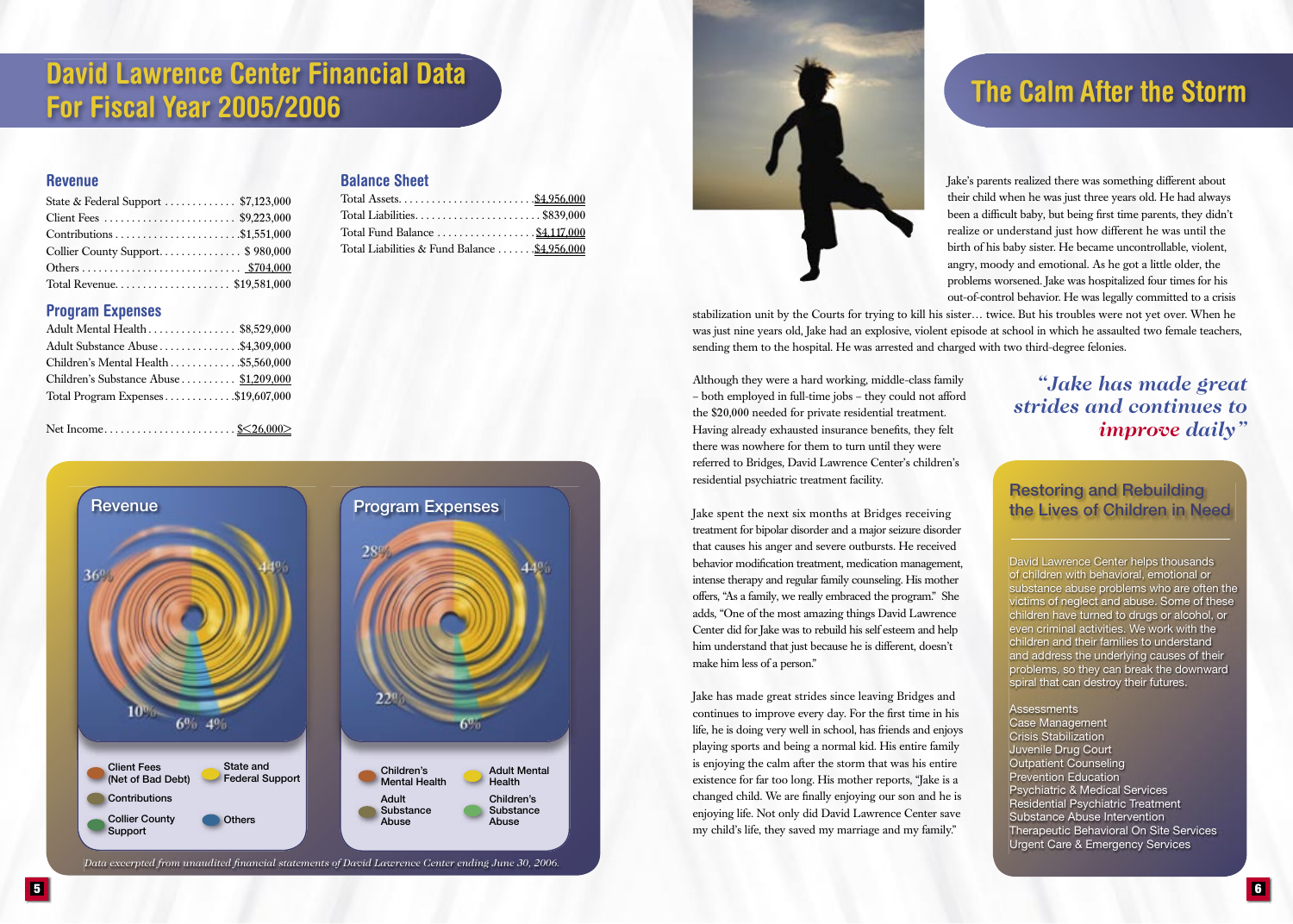## **Finding a Break in the Clouds**

As far back as Tenelle can remember, she felt hopeless and full of doom. When she looks back at what contributed to those emotions, she reflects, "My father had schizophrenia, but never sought treatment for it. When I was 19, I became a single parent, dropped out of high school and my sister died." In a vain attempt to cope with the pressure, she started taking antidepressants and ultimately tried to kill herself. For the next eight years, drugs and alcohol became her companions, delivering torrential and damaging effects.



About a year ago, Tenelle set out for a party. Four sleepless days later, she found herself smoking crack with a prostitute at a crack house. "I realized this young girl wasn't always like this – selling her body for crack. She started out just like me using drugs for fun. I knew I didn't want to end up like her." Finally, she sought help at David Lawrence Center's residential substance abuse treatment facility.

## *"...everyone at DLC made me feel safe..."*

## Restoring and Rebuilding the Lives of Adults in Crisis

David Lawrence Center helps adults in emotional crisis - perhaps triggered by the loss of their spouse, their home, their job, their health - regain their balance and become, once again, productive members of our community. In cases where individuals have succumbed to the influence of drugs or alcohol, we help them overcome their dependency and regain skills for coping with life's challenges.

Assessments · Crisis Stabilization Detoxification · Drug Court Group Therapy · Outpatient Counseling Pre-Trial Intervention & Diversion Programs Prevention Education Psychiatric & Medical Services Residential Substance Abuse Treatment Urgent Care & Emergency Services

"From the very beginning, everyone at DLC made me feel safe and like I could trust them. I never felt judged or intimidated. Since my first day, I began digging myself out of the black hole that my life had become." While in treatment, Tenelle learned a lot about herself. "I had absolutely no coping skills. I realize now that I never processed the death of my sister. In my family we never talked about it and that is how I learned to cope with everything in my life." Tenelle learned that addiction is a disease, and that her dependence on alcohol and drugs were equally responsible for her problems. "Once I realized that my addiction was making me do the things I had done and that I wasn't losing my mind, I felt relieved," she adds.

Today, Tenelle has a completely new life. She works on her sobriety every day by attending 12-step meetings and helping others stay clean. She is happy, responsible, has a new home, a stable job and, for the first time in her life, is emotionally available for her son. She says proudly, "His grades have gone from D's and F's to A's and B's. His life is stress free and we are both in a much happier place."

## **The Path Through the Storm**

Bruce has been living with schizophrenia, a debilitating condition that causes distorted perceptions of reality, hallucinations, delusions and inappropriate emotional expressions, for much of his life. First diagnosed in high school, Bruce was placed on medication that helped reduce and control the symptoms of his illness. For the next 30 years he lived with his parents, who helped him make ends meet and monitored his medication.

Once Bruce moved out on his own in his mid 40's, he quickly realized that with his minimum wage, part time job he couldn't afford his rent, his car payment, food and the \$275 monthly prescription for his antipsychotic medications. When not taking his medication, his symptoms return, and he is unable to function at work. Bruce lost his job, was forced to live in his car and ended up in a homeless shelter. He was then admitted to David Lawrence Center's crisis stabilization unit and enrolled in our homeless outreach program.

Today, Bruce is living independently with the help of David Lawrence Center's community-based services. He holds a steady job at Wal-Mart, has his own car and shares an apartment with a roommate in one of David Lawrence Center's affordable housing units. He receives regular monitoring, job training and placement services, resource coordination and training on daily living skills such as budgeting, cleanliness and medication management. The Center staff walked Bruce through the process of getting Social Security disability, and helped him get approved for Medicare and a prescription assistance program.



Now, if Bruce has an issue with work, DLC helps facilitate conversations with his manager. If he has a financial problem, the Center helps him make ends meet. These supportive services, along with his medications, have allowed Bruce to cope with his condition. He says, "Helping me get back to work has been the most beneficial thing David Lawrence Center has done for me. It is very comforting to know that if I get sad, forget to take my medicine or need help with something, they are there to get me through it."

#### Restoring and Rebuilding the Lives of Those With Persistent Mental Illness

We help those suffering from lifelong persistent and debilitating mental illnesses function independently in the community so they can experience the ordinary joys of normal, everyday life that so many of us take for granted.

Affordable Housing · Case Management Crisis Stabilization · Homeless Outreach · Legal Advocacy Medication Management · Social Rehabilitation Training Supported Employment · Supported Living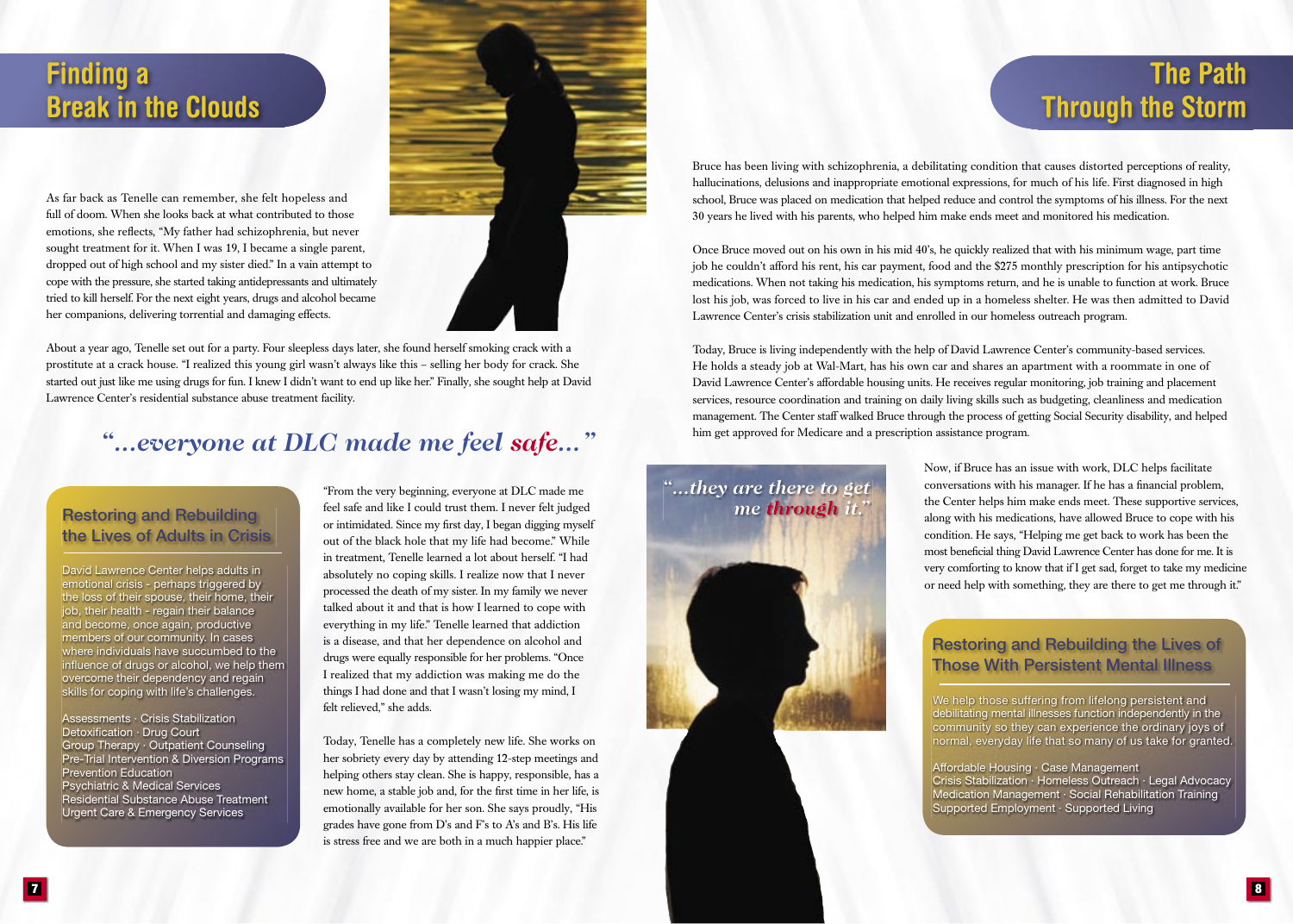The David Lawrence Foundation has always relied on the passion, generosity and community investment of donors to help people reclaim their lives from mental illness and addiction. In fiscal year 2005-2006, your support of the David Lawrence Center's programs and services has improved the forecast for thousands of Southwest Florida individuals and families in many different ways including:

- Providing lifesaving, emergency stabilization and urgent care treatment to individuals who turn to DLC in a personal crisis
- Supplying extremely effective, yet cost prohibitive psychotropic medications to indigent clients who rely on these medications daily to function normally
- Helping clients who have long term needs achieve an optimal level of independence by coordinating training in basic living skills, medication management, socialization and finding and maintaining employment
- Providing a safe, nurturing and therapeutic environment so children with severe psychological, emotional and behavioral problems can receive intense residential treatment
- Supplying rehabilitative alternatives to incarceration for children and adults who have had run-ins with the law as a result of their substance abuse problems
- Adding additional specialized, licensed staff to combat juvenile substance abuse problems
- Acquiring a vehicle for providing community outreach to the geriatric population

In order to continue this great work, the Foundation must remain diligent and face our challenges head on. For us, that means finding creative ways to reach new constituents, investing in awareness and education initiatives, continuing to grow the Board of Trustees and better utilize their diverse areas of expertise, increasing grant solicitations, finding ways to remain competitive in the resale market and developing new opportunities to engage donors.

It is with great expectations and deep gratitude that with your support we continue this lifesaving journey of restoring balance, health and stability in the home, work and personal lives of those in need of mental health and substance abuse services in our community.



Caral Shaw Carol Shaw, Executive Director

David Lawrence Foundation



Lisa Merritt, Chairman Board of Trustees David Lawrence Foundation

# **Financial Data For Fiscal Year 2005-2006**

#### **Revenue**

| Donations & Investments \$1,349,000 |  |
|-------------------------------------|--|
| Special Event Net Income \$91,000   |  |
| Encore Shop Net Income\$162,000     |  |
| Total Revenue\$1,602,000            |  |

#### **Expenses**

| Programs and Services $\dots \dots \dots \dots$ \$1,560,000 |  |
|-------------------------------------------------------------|--|
|                                                             |  |
| General & Management  \$191,000                             |  |
|                                                             |  |

Net Income. . . . . . . . . . . . . . . . . . . . . . . <\$336,000>

#### **Balance Sheet**

| Total Fund Balance \$7,950,000                 |  |
|------------------------------------------------|--|
| Total Liabilities and Fund Balance \$8,097,000 |  |

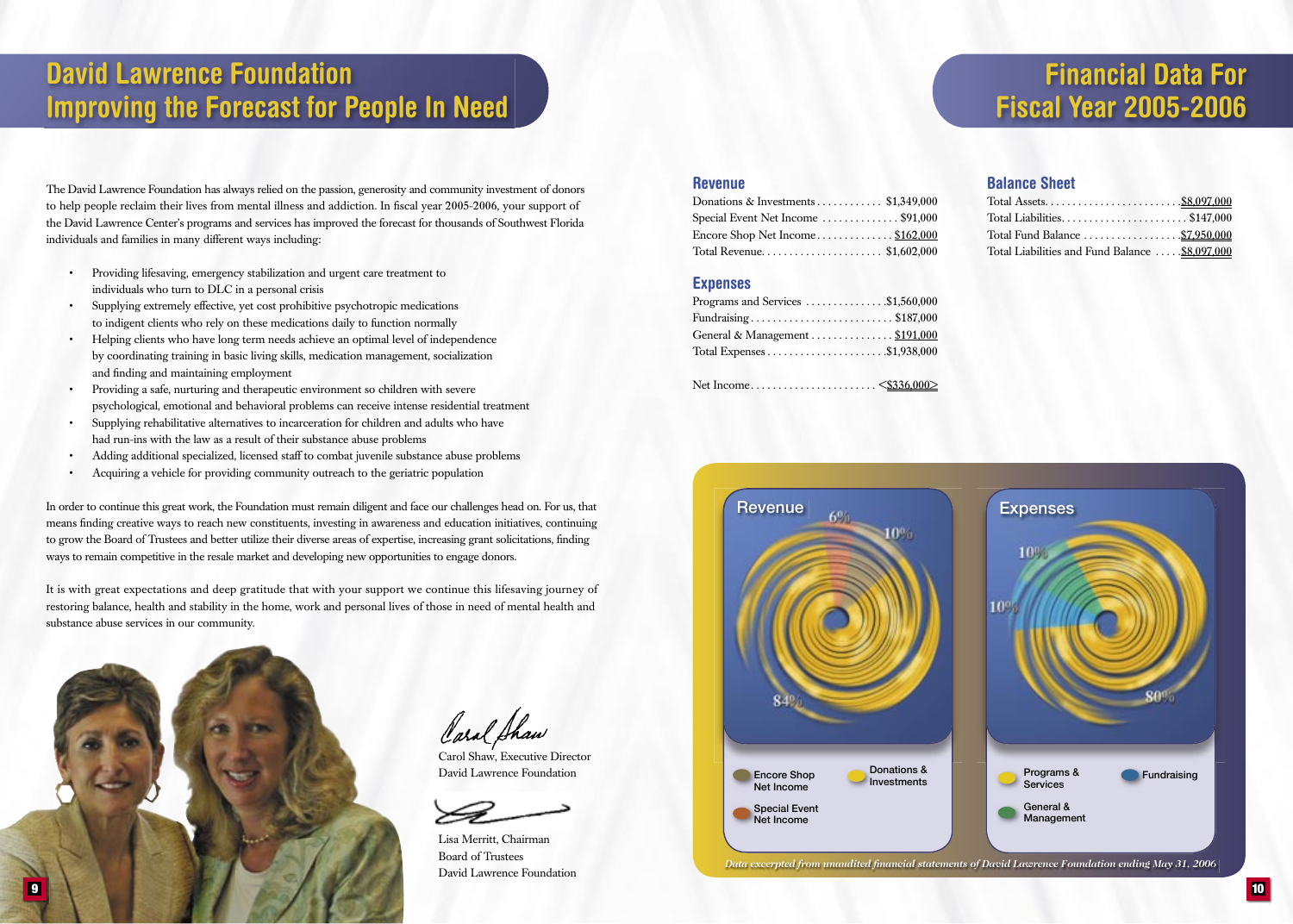



Scott Lutgert presents Lisa Merritt and Shaun Kelly with a check from the Naples Children and Education Foundation to fund the Children's Crisis Stabilization Unit.



Guests at the Foundation's 30th Anniversary Fine Line: Mental Health — Mental Illness Photography Exhibit enjoy the unique audio presentation.



John and Mollie Ottina with Molly and Bill Hobgood educate friends about David Lawrence Center at the Friendraiser Party they co-hosted.



Lynn Adams, Ruth Downs and keynote speaker Hugh Downs with Donna Hajtun at the Beautiful Mind — Beautiful Heart Patron Party.

Mark Gonzalez, Cheryl Larson & Lisa Merritt of JP Morgan Private Bank present Carol Shaw with a check to fund the

PMargan P

Supported Employment Program.

Debra and David Schimmel and Barbara and James Burkett mingle at the 4th Annual Beautiful Mind — Beautiful Heart signature fundraiser.



book for a guest at a fundraiser sponsored by his company.



Dick Lynch of the David Lawrence Cup committee takes aim at one of the Hole in One contests at Fiddler's Creek.

Gary Baker of Grey Oaks Country Club poses with his trophy, won during the David Lawrence Cup Pro-Am Golf Tournament.





Board member Jackie Bennett with Ann Weaver and Dottie Baker at the Jensen-Cone Friendraiser Party.

Patricia Jensen.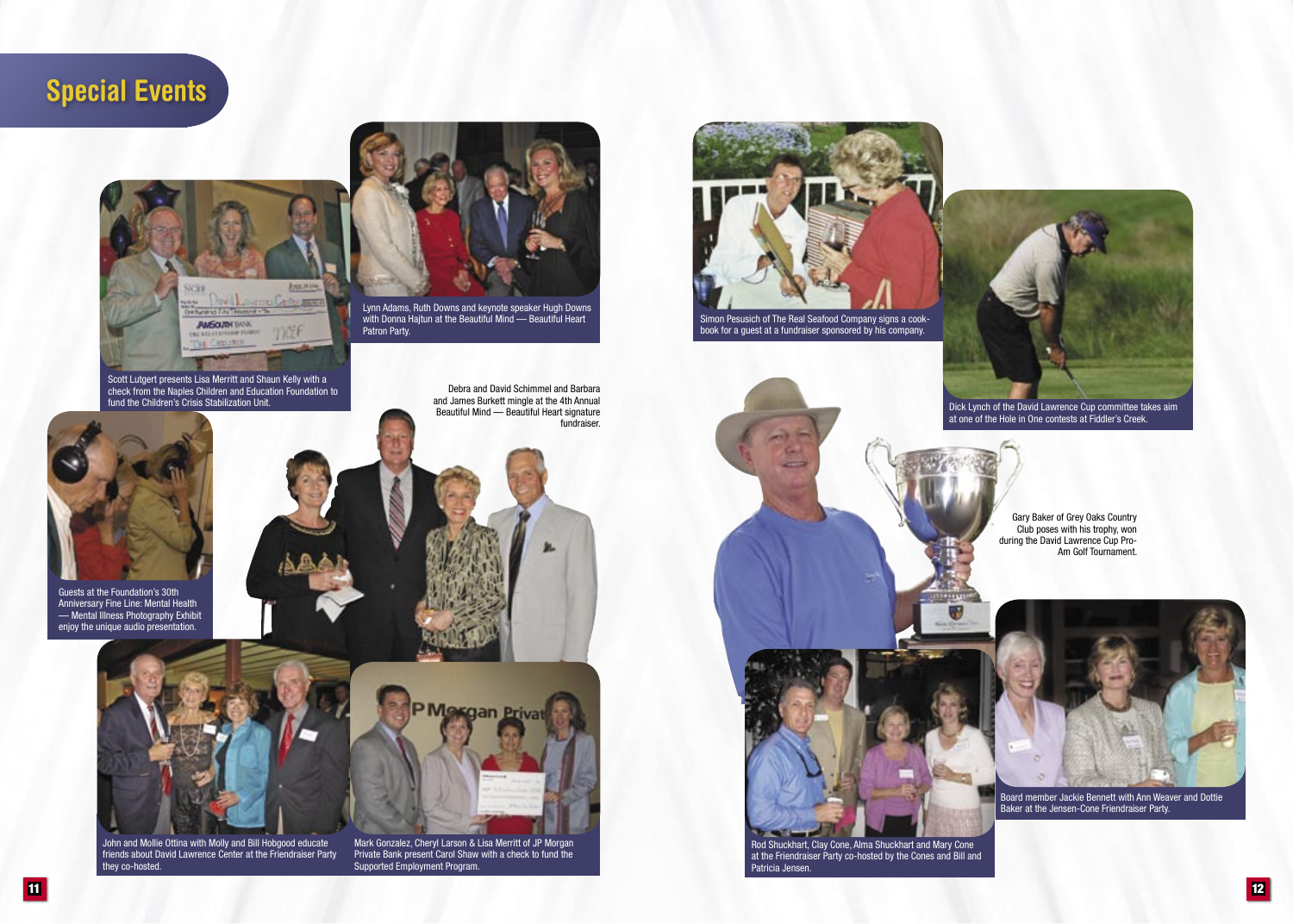# Chairman's Circle - \$20,000+<br>Ann Fruhner Estate<br>The Stranshan Foundation<br>The Stranshan Foundation

Our donors are our safe harbor in the storm. Without their generous support and gifts, our mission could not be realized and hundreds in our community would go without the help they so desperately need. Following is a comprehensive list of those who have given so selflessly in the past fiscal year. We honor them, appreciate them, and owe to them a debt of gratitude we



Ann Fruhner Estate The Stranahan Foundation The Telford Foundation The Naples Children & Education Foundation Ms. Linda N. Wheeler

#### **Leadership Circle - \$10,000+**

Mr. & Mrs. Don E. Ackerman Anonymous Fifth Third Bank Goodlette, Coleman & Johnson, P.A. Gulf Bay Development JP Morgan Private Bank League Club, Inc. Mr. & Mrs. George Lorch Premier Properties Professional Givers Anonymous Relleum, Inc. SunTrust Bank Mr. & Mrs. Kermit S. Sutton

#### **Grand Benefactors - \$5,000.00+**

The Jerry L. & Barbara J. Burris Foundation Mr. & Mrs. Charles W. Denny Mr. & Mrs. Daniel C. Ferguson Mr. & Mrs. Leslie Flegel Mr. & Mrs. George Herrmann Johnson & Johnson Family of Companies Mr. & Mrs. Raymond Lutgert Mr. & Mrs. Rey Pezeshkan Mr. & Mrs. Charles W. Pingree Mr. & Mrs. Donald Pruter Source Interlink Companies Mr. & Mrs. Pat Stranahan Trinity-by-the-Cove Episcopal Church Mr. & Mrs. Stan Whitcomb

#### **Benefactors - \$2,500+**

Ms. Beth Adelman Mr. & Mrs. Richard A. Bathey Mr. & Mrs. James Burkett Mr. & Mrs. William L. Byrnes Foxfire Community Association Gulf Coast Construction Mrs. Polly N. Keller Mr. & Mrs. James P. Lennane

Mr. & Mrs. Douglas Lippert Mr. & Mrs. Carl Nagel The Saldukas Family Foundation Mr. & Mrs. Roger B. Smith Mr. & Mrs. Stanley Star Ms. Carol A. Williamson

#### **Pacesetters - \$1,000+**

Mr. & Mrs. Hy Ackerman Ms. Lynne Adams Mr. & Mrs. Henry Albrecht Mr. & Mrs. George Bard Dr. & Mrs. Peter R. Boyd Campbell Family Foundation

Mr. & Mrs. Patrick Crowley

Mr. & Mrs. James P. Dupey Mr. & Mrs. Stuart Egerton, II Mr. & Mrs. Lyle Everingham Mr. & Mrs. Franklin Fischer Mr. & Mrs. John D. Gast Mr. & Mrs. Don J. Gunther Ms. Donna Haitun

Mr. & Mrs. Richard Harshman Mr. & Mrs. George S. Hawn, Jr. Ms. Alessandra Higgs Mr. Robert B. Hitchcock Mr. & Mrs. William Hobgood Mr. & Mrs. William Jensen Mr. & Mrs. David Jones Mr. & Mrs. Shaun Kelly Mr. & Mrs. Alan R. Korest Dr. & Mrs. Charles Krause Mrs. Helen Kron Mr. & Mrs. Dick Lynch Mrs. Linda H. MacDuffie Mr. & Mrs. Malcolm McDonald Mr. & Mrs. Thomas Meister Mrs. Catherine C. Miller

Comerica Bank

Devoe Cadillac

WCI Communities

#### Mr. & Mrs. Michael Morris Mr. John S. Mueller Mr. & Mrs. Kenneth Murray Naples United Church of Christ Mr. & Mrs. Jerry Nichols Mr. Linton Patterson & Ms. Gail S. Webster Mr. & Mrs. Stephen C. Pierce Mr. & Mrs. George Pinckney

Porter, Wright, Morris & Arthur Mr. & Mrs. George Powell Publix Super Markets Charities Real Seafood Company of Naples Mr. & Mrs. William J. Ryan Mr. David Schiering Dr. Edward Sheridan Ms. Judy C. Sproul Mr. & Mrs. William Steere Mr. & Mrs. Larry Tomchin Mr. & Mrs. William Vernon

> Wal-Mart Mr. & Mrs. Thomas M. Wamser Mr. & Mrs. Karl R. Wyss

#### **Donors - \$500+**

A.G. Edwards Mr. & Mrs. Scott Ball Mr. & Mrs. John Barber Mr. & Mrs. Henry H Bennett Ms. Jean Benson Mr. & Mrs. David L. Brennan Mr. & Mrs. John M. Brilbeck Cohen & Grigsby Ms. Joanne N. Collins Mr. Maurice W. Connell Mr. Howard L. Crown Mr. Peter A. Cullman Mr. & Mrs. Richard Davidson Mr. Gerard Duffy Mr. & Mrs. Larry E. Eaton Mr. & Mrs. Dean W. Fejes Mrs. Jennifer Figurelli Mr. & Mrs. Mort M. Friedman Gallup Craig Construction & Restoration Mr. & Mrs. Jay Gates Mr. Joe Genta Mr. & Mrs. Peter Georgeson Mr. & Mrs. Allen Hanson Mr. Brad Havemeier Mrs. Carol Shaw Mr. & Mrs. John Henry Mr. & Mrs. Bruce Holecek Mr. Charles B. Hood Mr. Jeffrey J. Lofgren Honorable Lawrence D. Martin Ms. Carol A. May Mr. & Mrs. Charles Morel Mr. & Mrs. John Ottina Mr. Gary Pickel Mr. & Mrs. Edward Powell



*"I give because I see fi rsthand the positive changes people are able to achieve through the Center's programs."* 

*— Janice Millard, H.R. Specialist, David Lawrence Center*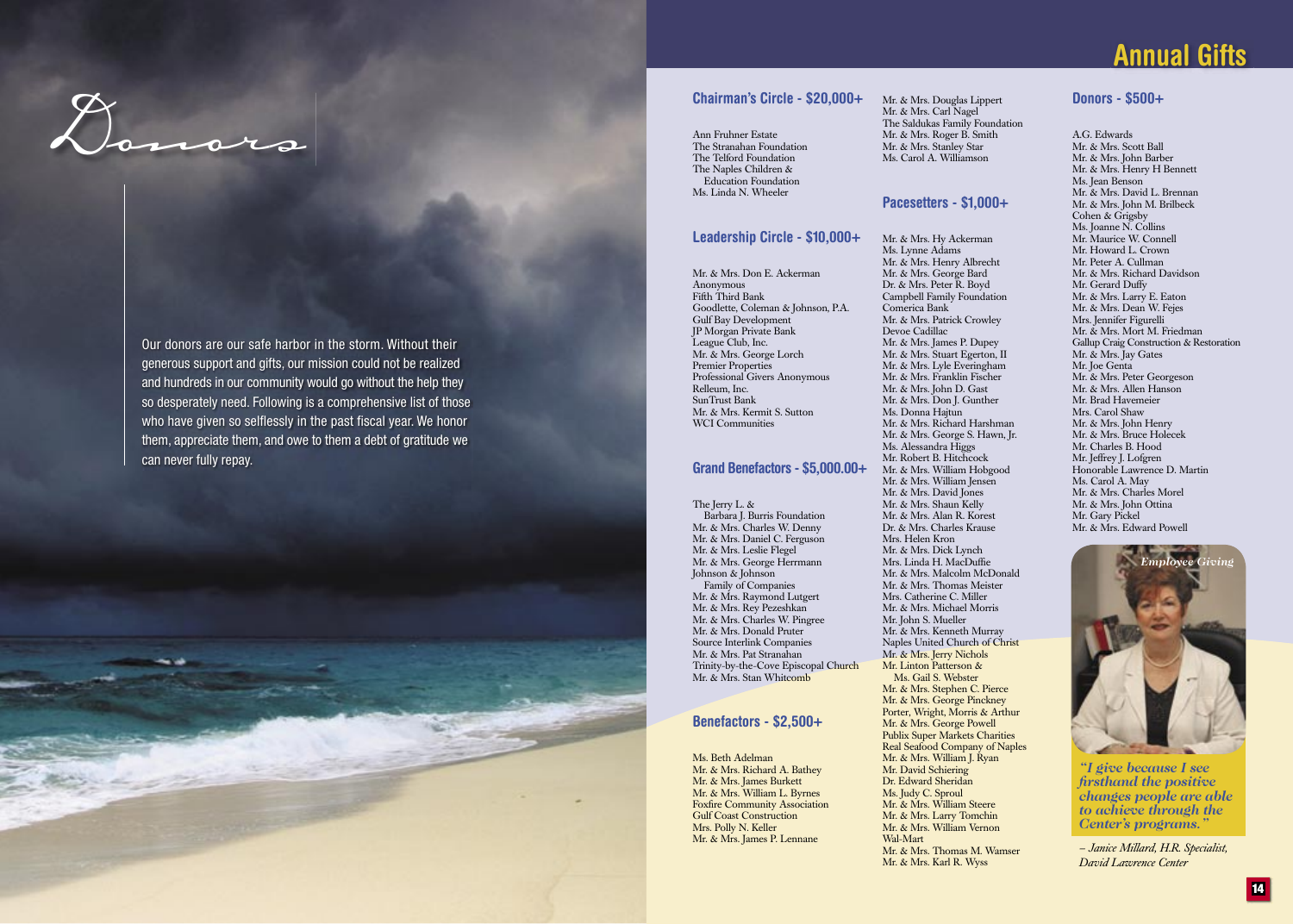## **Annual Gifts**

Mr. & Mrs. George Rapanos Mr. & Mrs. Ed Ray Ms. Lois Raynow George & Mabel Slocum Foundation Mr. & Mrs. Donald Smith Dr. Jon C. Staiger Mr. & Mrs. Mike Suffian The Rookery at Marco Island Mr. & Mrs. Jerry Thirion Mr. Michael Tucker Mr. & Mrs. Walter Uccellini Mr. & Mrs. George Wagner, Jr. Mr. & Mrs. Henry B. Watkins, III Mr. Toby S. Wilt

#### **Supporters - \$100 +**

Mr. & Mrs. William Allison, IV Mr. & Mrs. Charles Anderson Mr. Charles H. Armstrong Mrs. Ivette Arroyo Mr. Kenneth W. Baginski Barron Collier Companies Mr. & Mrs. William L. Barton Mr. & Mrs. Douglas Bathey Mr. Paul G. Benedum, Jr. Mr. & Mrs. Henry H. Bennett Mr. Stephen Benza Mrs. Joanne C. Bhatta Mr. & Mrs. Patrick Blewett Mr. Rick L. Blossom Mr. & Mrs. Edwin F. Boynton Mr. & Mrs. David P. Brannin Mr. & Mrs. Louis E. Braun Ms. Elizabeth Brown Mr. & Mrs. Jim A. Brown Mr. & Mrs. Albert Bruggemeyer Ms. Suzanne Capozza Ms. Rita Carlin Mr. & Mrs. Daniel Ciecko Mr. Harold I. Clark Mr. & Mrs. Shault Coker, Jr. Mr. & Mrs. Clay W. Cone Continental Construction, Inc. Mr. Bruce M. Cook Mr. & Mrs. Frank Cowles Mr. Richard Craig Mr. & Mrs. James S. Crane Cummings & Lockwood, LLC Ms. Charlene Dailey Dr. Michael D'Amico Mr. & Mrs. Vernon Davidson Mr. & Mrs. John F. Donahue Mr. Thomas L. Dudas Mr. Stephan Edmonston Mr. Troy Ellis  $ex24$ , Inc. Mr. & Mrs. John W. Fisher Mr. & Mrs. James E. Fligg Ms. Mary Beth Forrester Mr. & Mrs. Jack Fowler Mr. Earl E. Fuller Mr. & Mrs. Lawrence Futchik Mr. & Mrs. Gene Gardner Mr. Joe Gatti

Ms. Jane Gibbons Mr. & Mrs. Peter Girardin Mr. & Mrs. William Glaser Ms. Brenda Grassey Mr. & Mrs. Thomas E. Greene Ms. Paulina M. Greer Ms. Mary A. Hale Mr. William M Hall Mr. & Mrs. Edward Hamill Dr. & Mrs. James N. Hampton Mr. & Mrs. Jack Heberling, Jr. Mr. & Mrs. Dennis L. Holland Mrs. Christine Holmes Mr. & Mrs. Hubert E. Howard Mr. Raymond Huot Mrs. & Dr. Margaret Kohlhepp Mr. & Mrs. John Kolmer, Jr. Mr. & Mrs. Andrew Krause Dr. & Mrs. Neal E. Krupp Dr. & Mrs. William Lascheid Mr. Eugene A. Leinroth, Jr. Ms. Irma Lesser Dr. & Mrs. Eugene Linberg Mr. & Mrs. William Lindsay Mr. & Mrs. Sam Lombardo Mr. & Mrs. Dennis Lynch Mr. William M. Marsh Mr. & Mrs. Robert Meister Mercedes-Benz of Naples Mrs. Janice Millard Dr. & Mrs. Mark F. Moots Mr. Richard L. Mott Mr. & Mrs. Frank Mozzicato Nichols & Associates Mr. & Mrs. Truly Nolen Mr. & Mrs. Karl Nuechterlein Ms. Deborah O'Brien Mr. & Mrs. Leonard A. Olson Ms. Christine W. Paddock Mr. Del Parrish Mr. William C. Payne Dr. & Mrs. C. Arthur Pearson Mr. John A. Pistor Mr. & Mrs. Dugan Porter Ms. Lieselotte Prym

Dr. David Rawlings & Mrs. Sharon Hanlon, Esq. Mr. Edward F. Resch Mr. James Reynolds Mr. & Mrs. Richard L. Rice Rick Johnson Auto & Tire Mr. & Mrs. Albert Robinson Mr. & Mrs. Aurel Sarosdy Mr. John Schadler Mr. & Mrs. David Schimmel Mr. & Mrs. William Schirmang Mr. & Mrs. Frederick Schultz Mr. & Mrs. Stephen Schwartz Mr. Richard M. Shea Mr. & Mrs. Stephen Smith Mr. & Mrs. Edmund H. Sorenson Dr.'s Jon & Cindy Strohmeyer Mr. Robert Stryker Ms. KJ Tenreiro Mrs. Barbara A. Thomas Mrs. Patricia A. Trumbull Ms. Cheryl D. Turner Mr. & Mrs. Carl T. Ultes Mr. & Mrs. Charles Vogt Ms. Gail S. Webster Mr. & Mrs. Richard Wharton Mr. & Mrs. Edwin Williams Mr. & Mrs. John R. Wood Mr. Steven E. Yatsko

#### **Friends**

Mr. & Mrs. Howard Adams, Jr. Mr. Ben Addis Ms. Anne W. Baldwin Mr. Sean Balliet General & Mrs. Rudolph D. Bartholomew Ms. Barbara Bartlett Mr. & Mrs. Manford Bear Mr. David Benson Mr. & Mrs. Stephen Buonomo Mr. John J. Cassidy



*"Fifth Third is honored to support David Lawrence Center in its quest to rebuild lives."*

> *— Howard Hammond, Colleen Kvetko and Tom Quinn Fifth Third Bank (South Florida)*

Mr. Jim Clifford Ms. Ruth R. Corlett Mr. & Mrs. Eugene J. Culbertson Mr. & Mrs. Thomas Finlay Mr. & Mrs. S. Leslie Flegel Mrs. Bonnie J. Fredeen Ms. Kathryn S. Gabbert Mr. Dale Gannon Mr. & Mrs. Scott Geltemeyer Mr. John F. Gluckler Golden Gate Women's Club Mr. & Mrs. Hector Griswold Mr. & Mrs. Stephen Hartshorn Mr. Joseph S. Hepner Hideaway Beach Club Ms. Vianda Hill Mr. & Mrs. Gene Houchin Mr. & Mrs. Peter Kapetan Mr. Robert L. Klein & Ms. Barbara Bartlett Mr. & Mrs. John A. Kley Ms. Christine M. Krahn Mr. & Mrs. James C. Kron La Playa Country Club Mr. & Mrs. Carl J. Lambein Ms. Mary L. Lesane Mr. Jose E. Lima Mr. Leo A. Merzweiler Mr. & Mrs. Ronald Meyer Ms. Jeanlee Bjorkdahl Miller Mr. & Mrs. Raymond W. Miller Olde Florida Mr. Lester E. Pankonin Mr. Charles J. Rodis Mr. & Mrs. Augie Russo Safeco Mr. & Mrs. &re Schechter Mr. Harvey Schestag Mr. & Mrs. Willis A. Smith Ms. Eileen E. Swanson Mrs. Julia O. Thuesen Mr. & Mrs. Allan Titlebaum Mr. & Mrs. George Varnadoe Mr. & Mrs. Lawrence Varone Mr. & Mrs. Albert Vinocur Mr. & Mrs. Steve Wagner Mr. & Mrs. Rudolph G. Walter Mr. & Mrs. Robert O'Berry Rev. Albert H. Wingate Mr. & Mrs. Edward Winter

#### **In-Kind Donors**

Mrs. Lynne Adams The Aqua Grill B-Squared Advertising Bay Colony Golf Club Bear's Paw Country Club Bigham Jewelers The Bonita Bay Group The Brilbeck Collection Buttercup Studios Mr. Dale Cable Christofle City Mattress Clive Christian

# **In-Kind Donors / Encore Donors**

Coral Isle Devoe Cadillac Edwin Watts First Presbyterian Church For the Love of Golf The Golf Club at Fiddler's Creek Grey Oaks Country Club Gulfshore Clothier Hammock Bay Country Club Harley Davidson of Naples Hirsch Studios Hyatt Regency Coconut Point Intech Printing & Design Mr. Johan Kriek Marissa Collections The Melting Pot Mercedes Benz of Naples Naples Grande Resort & Club Naples Illustrated NCH Wellness Center nColor Salon & Boutique Mr. and Mrs. John Ottina Palmira Golf & Country Club Pelican's Nest Golf Club Quail Creek Country Club The Ritz-Cartlon, Naples Rubio Cigars Mr. & Mrs. Ruven Perelman Mr. Jim Saindon & Ms. Carol Ann May Saks Fifth Avenue Sam-Bucco Bistro Mr. David C. Schimmel Mrs. Manfred Schulz Mrs. Barbara Sorenson Spa 41 Steinway Piano Gallery Stonebridge Country Club

Colony Club



*distinct privilege to assist my clients in supporting DLC and its management in accomplishing their goals."*

*— George Wilson, Esq., Cheffy Passidomo Wilson & Johnson Former DLC Board President*

Mr. & Mrs. Kermit S. Sutton Tiburon Golf and Country Club Tin City Docks Mr. and Mrs. Lawrence Tomchin Vasari Country Club WCI Communities, Inc. Mr. & Mrs. Stanley Whitcomb The Worth Collection Wyndemere Country Club Yamron Jewelers Zee's Proline Golf Zoe's Restaurant

*Annual Gifts and In-Kind donations reflect* donations made during fiscal year 2005-2006 *(June 1, 2005 – May 31, 2006).*

#### **Encore Donors**

Kenneth Abernathy Trust Sharon Agnew Ray Allain Francis Allen Darlene Allia Maggie Alvarez Joseph Antonowicz Kelly Antunes Eco Ventures Sancerre Donna Becker Dan Beek Robert Bergner Lynn Bernabei Elizabeth Birch Karen Bird Louis Bleckel Lynn Bond Jean Bonneau Kathleen Bove Robert Bowdoin Carol Boyle Walter Brandschutz Dorothy Bredestege Judy Brown Jan Buchler Donna Buckel Robert Butler Jackie Calamaro Eileen Cameron Carl Caparrotta Judy Capito Helen Carstensen Sam Christina Anna Colletti Sue Congel Virginia Craigmile Judy Daigle Charlotte Davenport Mr. & Mrs. Paul DeBruyne Todd DeFilippo Joan DeMarco Delver Dever Michael Devin Catherine Devito Stephanie DiLorenzo Anthony DiMichele Richard Dingfelder Kathy Dixon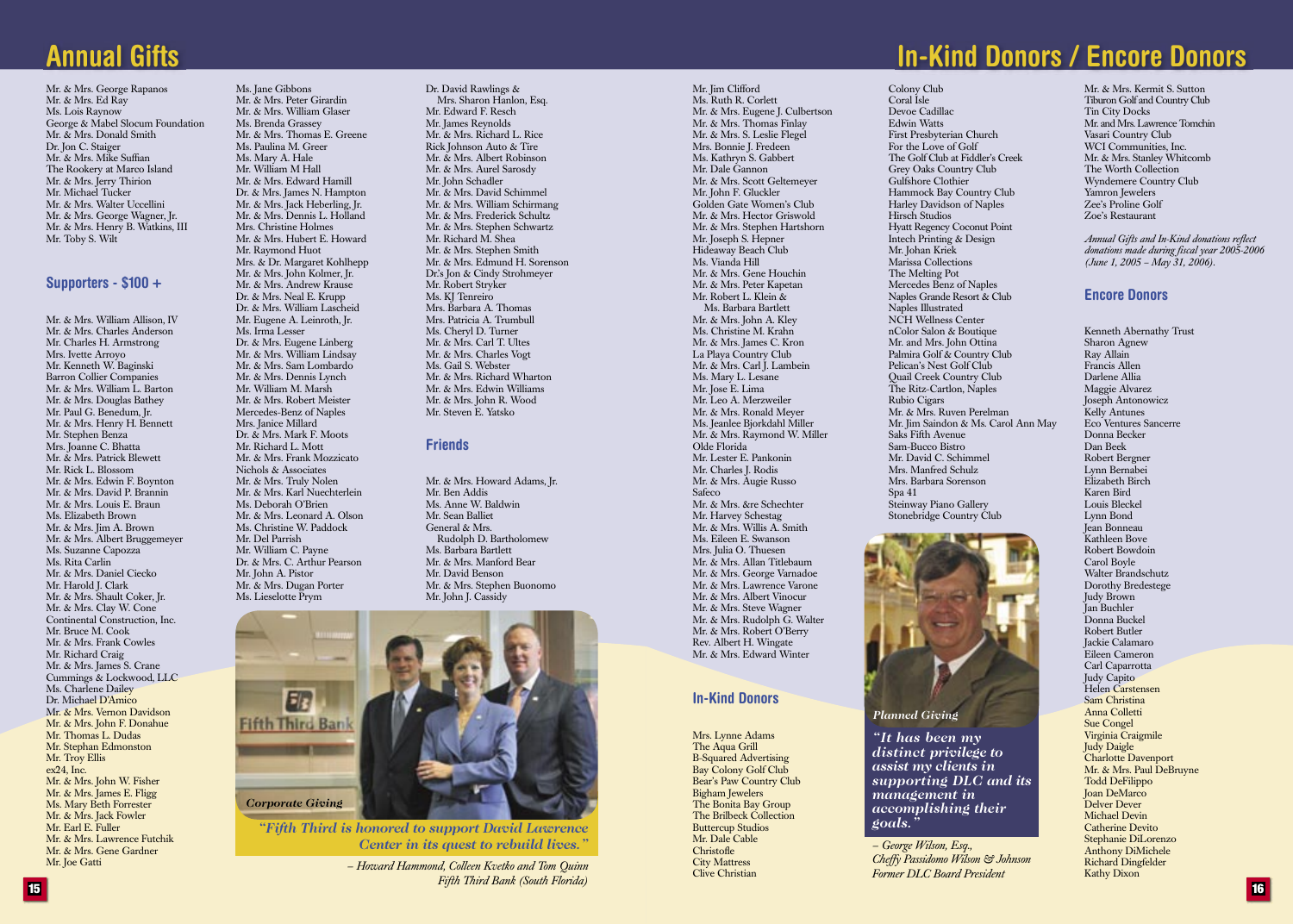## **Encore Donors**

H.W. Dixon Joahn Dowling Carol Dulanev Valarie Dunn Tish Emerson Mr. & Mrs. Paul Eschholz **Scott Evans** K.C. Faeffler Peter Farrier **Bonnie** Fredeen Dr. Fred Frensilli George Garland Janet Geniusz Loretta Glass Dorothy Goetzelman Ellen Gonzales Mary Gordon Anthony Grandinette Ray Griggs Sue Grinwis Mr. & Mrs. Michael Guarino Ellen Guidish Michele Gullev Tom Hagan Robert Haines Marsha Hanna Michael Hardy Beverly Harper Diana Harrison Mr. & Mrs. Frank Hartrett Kim Hawkins Mary Heckinger Melissa Heise June Hill Kave Hinson I.T. Horan Darlene House Lynne Hyunadi Tom Iandimarino Starr Intrabartolo Carol James Lisa Jegenich Phyllis Jessen Estate of Joseph F. Gibbons Mildred Joy Wendy Karopoulos Carol Kavinsky John J. Keller Trish Kelly Trish Kienle **Iovce Kincaid** Maureen Klingman Mary Krause Paul Kuhn **Ruth Kunze** Clyde Kurlander Ruby LaBounty Linda Lackore Kara Lee Susan Lenz **Frank Lewis Betty Liming** Barbara Lloyd Ann Lopusnak

Tom Lutz Arleen Machak Pat Dinitto Magalhaes Michael Magruder Ellen Mann Shirley Manuel Wyn Mass-Protzen Carol McDonough Kathleen McFadden **Iudy McGee** Pat McGrath Liz McGuire Mike McLaughlin Michele McWhorten **Ioan Mears** Ian Mears .<br>Jean Michalek Molly Moffatt Molly Monette **Ioan Mull Jean Neal** .<br>Diana Nickle Sandy Nobach Debbie Noble George Nolin Darlene O'Connor John O'Shea Frances Paione **Rex Phillips** Carolyn Phillips Claire Plouff Barbara Posner Terri Ravburn **Ioe Records** Ioan Revnolds Ioseph Ricci Anthony Richards **Bob Rieger** Mary Rifice William Rilev Mr. & Mrs. Paul Roberts Carol Rohrbach Marilyn Romeo Ruth Salater Ellyn Saldutti Tom Sams **Gavle Sanders** Sally Scholtz Michael Scott Carol Shaw Pam Shearer Nonie Sheehan Theresa Shepard Lauren Shibley **Judy Shigley** Larry Shipton Ronald Simone **Sue Slick Nancy Smart** Sharon Smith Corrine Solano Paula Sovero **Tammy Stagg** 

**Ianet** Steel



"We believe it is the responsibility of the entire community to reach out and support in any way they can."

- Duffy and Dennis Holland, Volunteer/Donors. Encore Resale Shops

> **Beatrice Stein** Harry Steller Carol Stephens Beverly Stone Dennis Strausbaugh Bruce Sutherland Kermit Sutton Joseph & Lenora Taboada Edwin Tann Linda Thompson Florence Tobin Kris Tomblin Svlvia Tumpson Ted Turner **Claudette Turns** Shelia Ultes Elaine Van Wieren Nick Vinci **James Walsh** M.I. Weber Tom Welsh **Ransey White** John Winebrenner **Jean Wynn** Bonnie Yovicsin

Encore donors whose items sold during fiscal year 2005-2006 (June 1, 2005 - May 31, 2006) for a donation amount greater than \$500 are listed here.